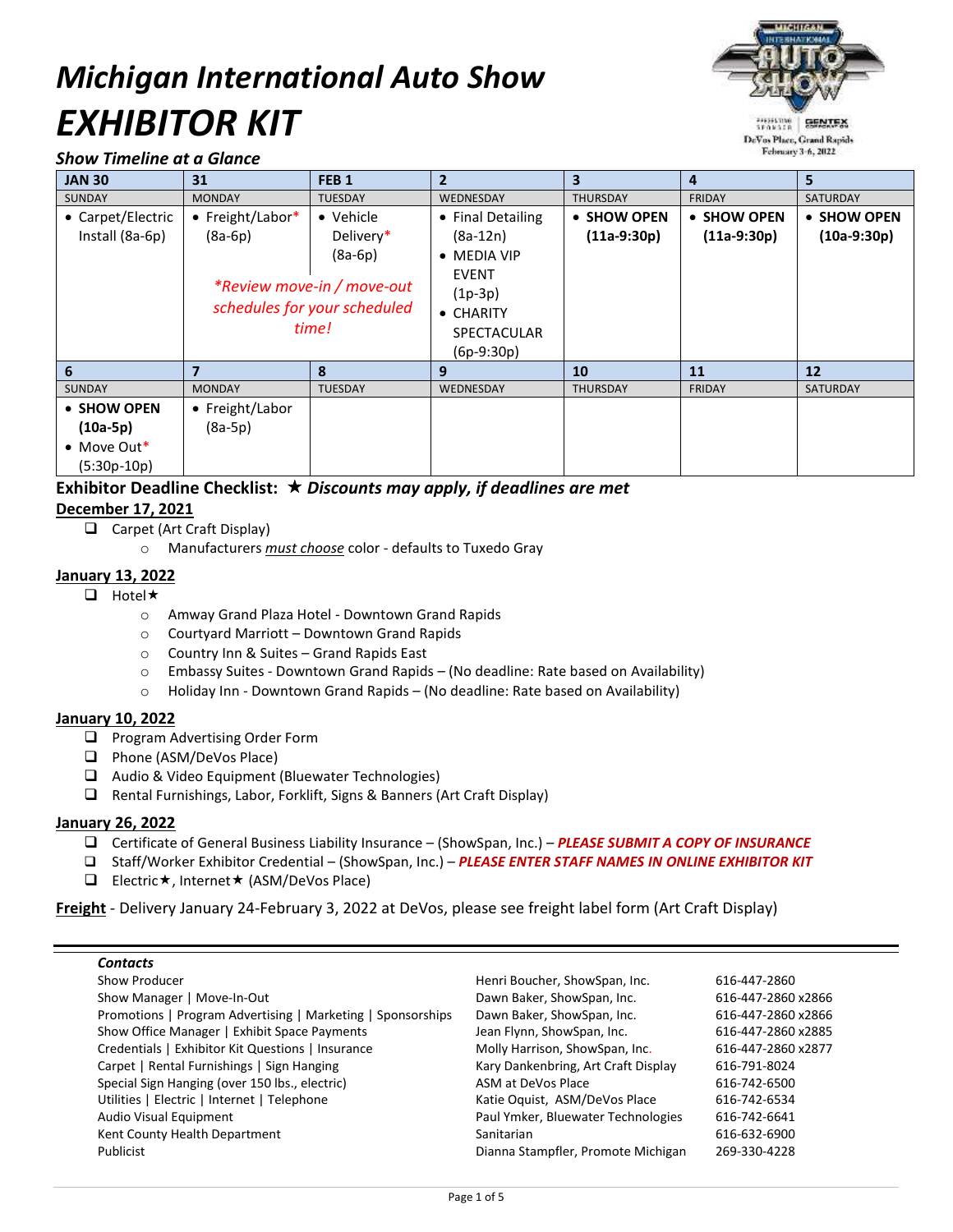## **EXHIBITOR INFORMATION**

#### **ADMISSION (TICKETS PURCHASED ONLINE ONLY)**

| Adults:                      | \$12.00     |
|------------------------------|-------------|
| Children (6-14):             | \$5.00      |
| 5 & Under:                   | <b>FREE</b> |
| Online-Weekday Only: \$10.00 |             |

### **ADVERTISING OPPORTUNITIES**

#### **Official Show Program**

Producer: ShowSpan, Inc. Contact: Dawn Baker Phone: 616-447-2860 |x2866 Email: [dawnb@showspan.com](mailto:dawnb@showspan.com)

- **Deadline: January 10, 2022**
- Sent by email to all ticket purchasers.
- Digital distribution on site.
- Posted on our website through 9/1/22.
- See Program Advertising Order Form.
- Products/Lines/Service listing changes should be emailed to [jeanf@showspan.com,](mailto:Jeanf@ShowSpan.com) mailed or faxed to 616-447-2861.

#### **ADA REGULATIONS FOR EXHIBIT SPACES**

Please take these ADA standards into account when designing your booth. Exceptions are allowed when the standards cause your business "undue hardship." Please make your displays as accommodating as possible.

- No protruding objects are allowed into the show aisles.
- All aisles must be a minimum of 36" wide.
- Merchandise on display must be no more than 48" high or must have assistance.
- No obstacles are allowed within 27" of the floor that a person with a visual disability cannot detect with a cane.
- Carpet must be less than 1/2" thick and tightly secured.
- The turning circle for a wheelchair allowance is a 60" diameter.
- All raised areas must be accessible by a ramp. Any item on display that is inherently inaccessible is excluded from this.

#### **ADVANCE AUTO DELIVERY**

 Limited advance vehicle delivery is available, please contact Dawn Baker 616-447-2860 | x2866 OR Contact Aaron Terpstra, City Parking Dept. at 616-456-3289.

#### **BOOTH FURNISHINGS**

- Displays & Properties brought in by each Mfg./Exhibitor
- Some furnishings available by pre-order only.
- Drape Colors: Black & White/Silver
- Aisle Carpet: Roadway
- **Bulk Display** Carpet: Choice of Blue, Tuxedo Gray or Black
- See Art Craft Display service forms for additional booth rental furnishing information.
- If you need anything to be thrown away, (boxes, trash, etc.) put it in the aisle each day after the show closes.

#### **BUILDING REGULATIONS**

- Auto Detailing is limited to "wiping down" (no hoses may be used – drains are not available on show floor).
- No holes may be drilled, cored, or punched in the building.
- No lighter-than-air balloons (helium, etc.) are permitted in the building unless special permission is granted by DeVos Place.
- No adhesive-back decals or similar items may be distributed or used in the building.
- Parking on loading docks or inside the building, except for loading or unloading, is prohibited. Violators will be towed at their own expense.
- Decorations, signs, banners, etc., may not be taped, nailed, tacked, stapled, or otherwise fastened, to ceilings, walls, doors, painted surfaces, or columns.
- No sample food and/or beverage products may be distributed by exposition sponsoring organizations and/or their exhibitors, except upon authorization by DeVos Place.
- Passenger elevators and escalators are not to be used for transporting freight from level to level.
- No painting of signs, displays, or other objects is permitted in the building.
- DeVos Place is a smoke-free environment. Exhibitor smoking areas are designated.
- For Meeting Room exhibits: ceiling height is 18 feet and the door heights are 100 inches.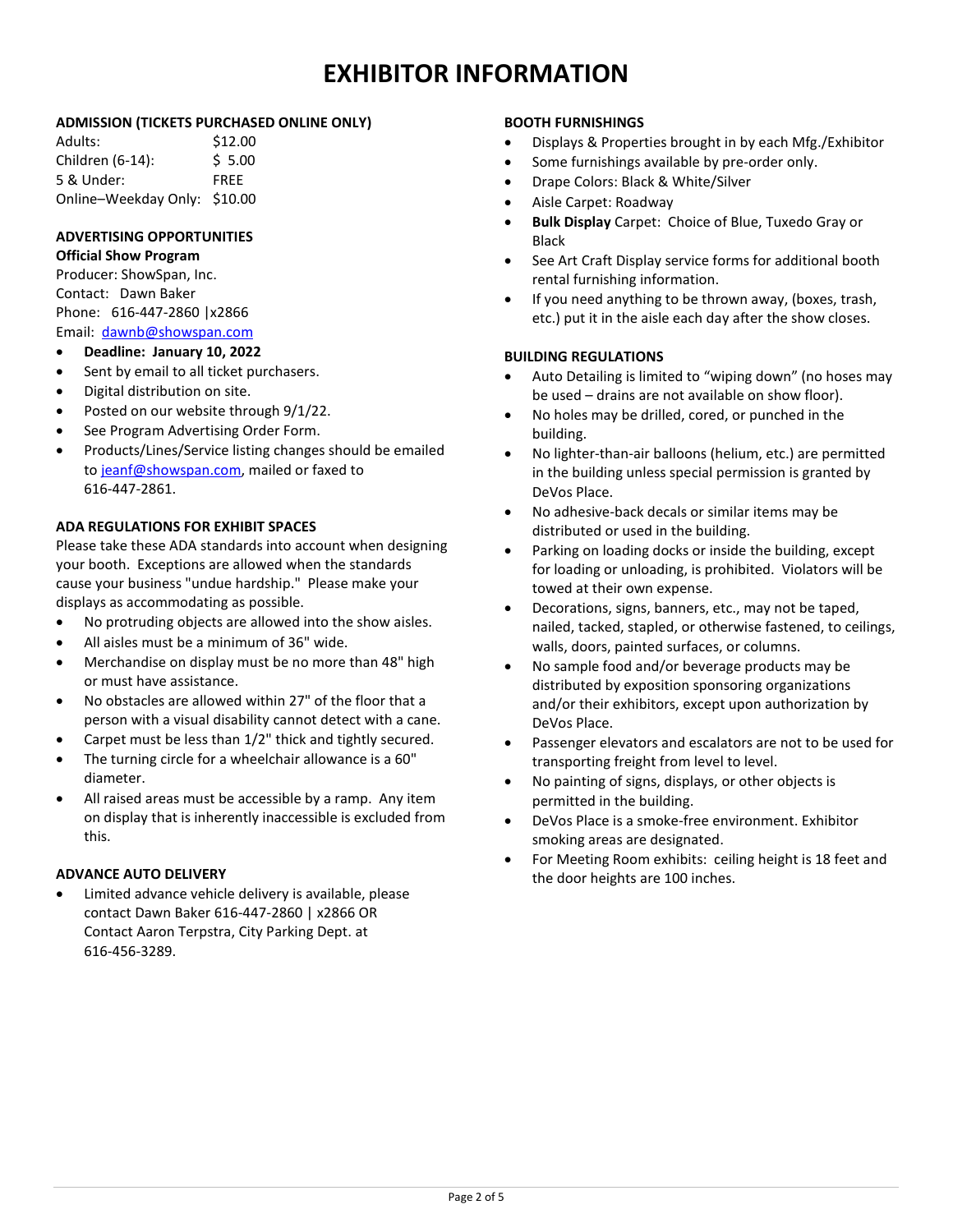#### **EXHIBITOR ENTRANCE & CREDENTIAL PICK-UP**

Exhibitor Credentials are required for your staff to enter the show to work in your exhibit space, on show days, without having to purchase an admission ticket.

**Move-in:** Monday-Wednesday

Please stop by the Show Office on the 3<sup>rd</sup> Floor Grand Gallery Overlook Meeting Room A to verify that all paperwork has been received and pick up your credentials while you are setting up your booth.

**Show Days:** Thursday-Sunday

- **Please be sure to give yourself extra time to check in prior to your shift as there may be additional steps to go through following safety protocols set by the MI Health Dept.**
- Your staff will be required to show their ID for credential pick up at the Exhibitor Table located at the main public entrance on Monroe.
- Manufacturers' representatives attending the show for just one day must enter here and show their business card or Photo ID.
- **Early Admittance -** We maintain strict security from the close of the Show to open the following day. If you require early admittance (more than one hour prior to the Show opening), please coordinate with the Show Office the night before so you are not denied entrance by building security.

#### **EXHIBITOR LOUNGE**

- Located on the third floor above the Grand Gallery in Meeting Room C.
- Open one hour before the show opens to the public each day.
- Please use for all food & beverage consumption as you take a break from being on the Show Floor.

#### **FOOD SAMPLES/SALES REGULATIONS**

- Amway Concessions has exclusive rights to food sales (for onsite consumption) within DeVos Place. Any packaged food sales or samples will need to be approved by Jeff Smith, Director of Amway Concessions, at 616-742-6532.
- Food and beverage sample distribution must be preapproved by ShowSpan. Contact Jean Flynn at 616-447- 2860 ext. 2885. Samples may be no larger than 2 ounces.
- If you are preparing a beverage or food item onsite, you are required to obtain a Temporary Food Service Establishment License from the Kent County Health Department. Contact the Health Department to receive an application at: 616-632-6900; or download the application from their website:

[http://www.accesskent.com/Health/FoodServices/defaul](http://www.accesskent.com/Health/FoodServices/default.htm) [t.htm](http://www.accesskent.com/Health/FoodServices/default.htm) or from your online exhibitor kit under "Service Forms".

#### **FOOD SAMPLES/SALES REGULATIONS (continued):**

- There is a License Fee that is determined by the Health Department and the cost is less if ordered more than two weeks in advance of the show. The Health Department has the right to deny licenses to anyone who does not adhere to these deadlines, and the license fee may be double if ordered within 14 days of the show.
- The Health Department may make random inspections throughout the show.
- To contact a Kent County Sanitarian with any questions, please call 616-632-6890 or email: KCEHMail@kentcountymi.gov.

#### **INSURANCE REQUIREMENTS**

Certificates must contain the following information to be considered valid:

- Identify **Show Michigan Corporation** and **ShowSpan, Inc.** as **certificate holder**.
- Exhibiting Company's Name and ANY dba's that apply must be listed on the certificate.
- Commercial General Liability amounts and expiration dates (\$1,000,000 per occurrence).
- The certificate will need to include the following language:

*Show Michigan Corporation., ShowSpan, Inc., and their respective owners, officers, officials, agents and employees are additional named insureds, and will be held harmless and indemnified for all related liabilities or costs, including but not limited to all defense costs. This insurance shall not be cancelled unless (30) days prior written notice has been given to the certificate holder.*

*List the specific name & dates of the show including move-in & move-out dates:* 

*Michigan International Auto Show – January 30- February 7, 2022.*

- **Exhibitor Credentials will be issued ONLY after a valid Certificate of Liability Insurance is received.**
- Fax request form for you to send to your agent is available in your online account.
- E-mail, fax, or mail certificate of liability insurance to: ShowSpan, Inc. | Attn.: Molly Harrison 2121 Celebration Drive NE Grand Rapids, Michigan 49525 Phone: 616-447-2860 | x2877 Fax: 616-447-2861 Email: [mollyh@showspan.com](mailto:MollyH@showspan.com)

In the event you do not hold General Liability Insurance, [click here](https://linkprotect.cudasvc.com/url?a=https://securevendorinsurance.com/ShowSpan&c=E,1,fWzK7KnWfWYu_6Ibwg-VxSIeA0rW0Clei9BYd7hTk3ueX_ux2Y4EKYT-KVS7qck60-E2NfP7wptfSxXRyt_6VVgz3FCvpdVHRMZbtw,,&typo=1) and arrangements can be made with **DHC Insurance, LLC** to secure affordable show coverage. Fill out the online application and after payment has been processed, they will email you & ShowSpan a copy of the certificate. If you need further assistance from DHC Insurance, LLC, please contact Byron Capper at (630) 393-5662.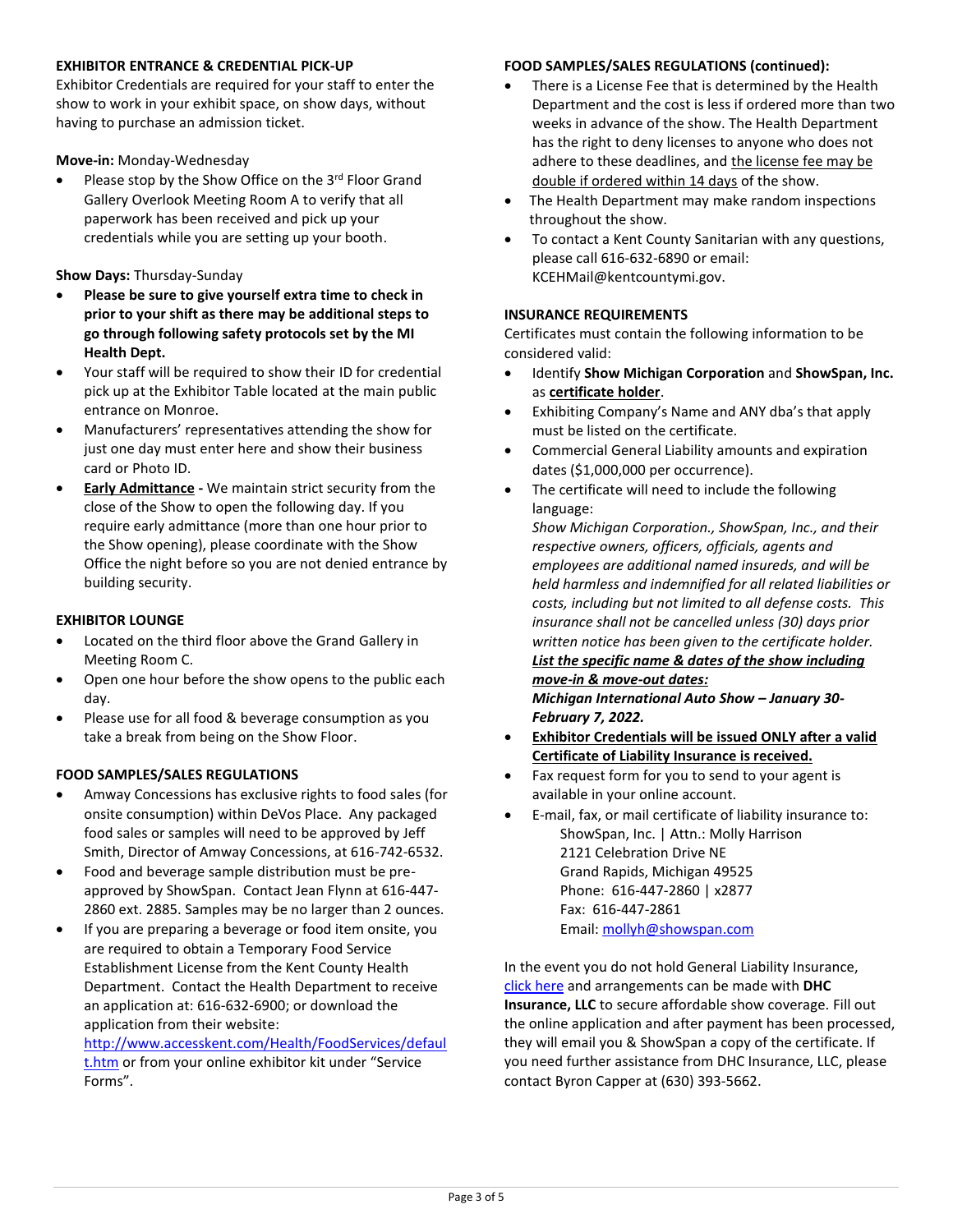#### **NEW - LEADGEN by EVENTSPASS**

- FREE to all exhibitors!
- This patron data capture system allows you to scan patron tickets to retrieve and save registration data into your own leads database.
- To learn more of the benefits, you have and opportunities to upgrade your free package, please refer to the EventsPass flyer in your exhibitor kit.
- Create your free account with the login instructions emailed to you from EventsPass or email [vendorsupport@eventspass.com](mailto:vendorsupport@eventspass.com) with any questions.

#### **MARKETING TOOL KIT**

- Have the most successful show ever! Check our marketing tools to assist you any in attracting qualified attendees to your display. **Most of these items are FREE!**
- See order form for ALL details.

#### **MUSIC LICENSING**

We remind you that by signing your contract you have agreed to indemnify and hold ShowSpan, Inc. harmless for all licensing and enforcement fees for recorded or live music played by you. ShowSpan, Inc. will take no responsibility for licensing fees that you may owe or charges that may result from your failure to obtain licenses from such licensing organizations as the American Society of Composers, Authors & Publishers (ASCAP) or Broadcast Music, Incorporated (BMI).

#### **PARKING**

**Fee based** Grand Rapids downtown parking:

- Municipal lots **Fee charged (\$2.00-\$20)**
- See Map with parking lots identified.

**Free Shuttle** To help our exhibitors and patrons with the cost of parking, the Michigan International Auto Show offers \$2 Daily Parking and a FREE SHUTTLE to DeVos Place using a dedicated trolley, running a 10-minute loop from Lot #9 at 299 Seward Ave. NW 49503 to the front entrance of DeVos Place. Shuttles will be deep cleaned and disinfected nightly with high touch areas (grab bars, seats, hand rails, counters, etc.) disinfected after each drop off

**Directions:** Enter the DASH Lot #9 at one of the two Main Pay Station entrances. Pull a ticket to enter and pay the flat \$2 fee with cash or credit card on the way out. Lot is automated, so access in and out is 24/7.

#### **Trolley Schedule: Ride Cost:** FREE

| Thursday, February 3 | 9am - 10:30pm  |
|----------------------|----------------|
| Friday, February 4   | 10am - 10:30pm |
| Saturday, February 5 | 9am - 10:30pm  |
| Sunday, February 6   | 9am - 6pm      |

#### **SECURITY**

Each exhibitor must take responsibility for the security of all items in their display.

- We will maintain strict building security from the close of the show, until the show opens to the public the following day.
- The building will be open for exhibitors, **with a credential one (1) hour before the show opens** to the public.
- **Early Admittance -** We maintain strict security from the close of the Show to open the following day. If you require early admittance (more than one hour prior to the Show opening), please coordinate with the Show Office the night before so you are not denied entrance by building security.
- Neither ShowSpan Incorporated, nor DeVos Place can guarantee full protection. Reasonable effort is made by each organization to guard against theft, damage, and other undesirable occurrences, but the ultimate burden falls on the exhibitor.

#### **SHOW VEHICLE MONRONEY STICKERS**

 Every display vehicle must have a Monroney sticker *(preferably accessed digitally, if using displayed sticker, it should be on vehicle window).*

#### **SHOW VEHICLE REGULATIONS:**

*Under no circumstances should the visqueen that was installed to protect your carpet be removed until all vehicles are placed and detailed.*

Vehicles inside the building must:

- Secure gas cap (i.e. locking gas cap or taped shut).
- Disconnect battery while in the building.
- **For Lobby Displays ONLY:** Drip mat under vehicle and Plexiglas under tires.
- Minimum amount of gas in tank  $-1/8$  tank or less.
- *Absolutely no Armor-All (or similar product) may be used in the building!*
- All vehicles, displays, etc. must be sanitized throughout the day with special attention to touch points (i.e. handles, doors, vehicle interiors, etc.). *Verification reports to be submitted on a daily basis as mandated by Show Management.*

#### **SHOW OFFICE**

Location: 3<sup>rd</sup> Floor - Grand Gallery Overlook, Meeting Room A

On-Site Show Office hours:

| Opens: | Monday, January 31: 8am              |
|--------|--------------------------------------|
|        | Tuesday, February 1: 8am             |
|        | Wednesday, February 3: 8am           |
|        | 1 hour before show open on show days |
| Phone: | 616-299-6090                         |
| Fax:   | 616-447-2861                         |